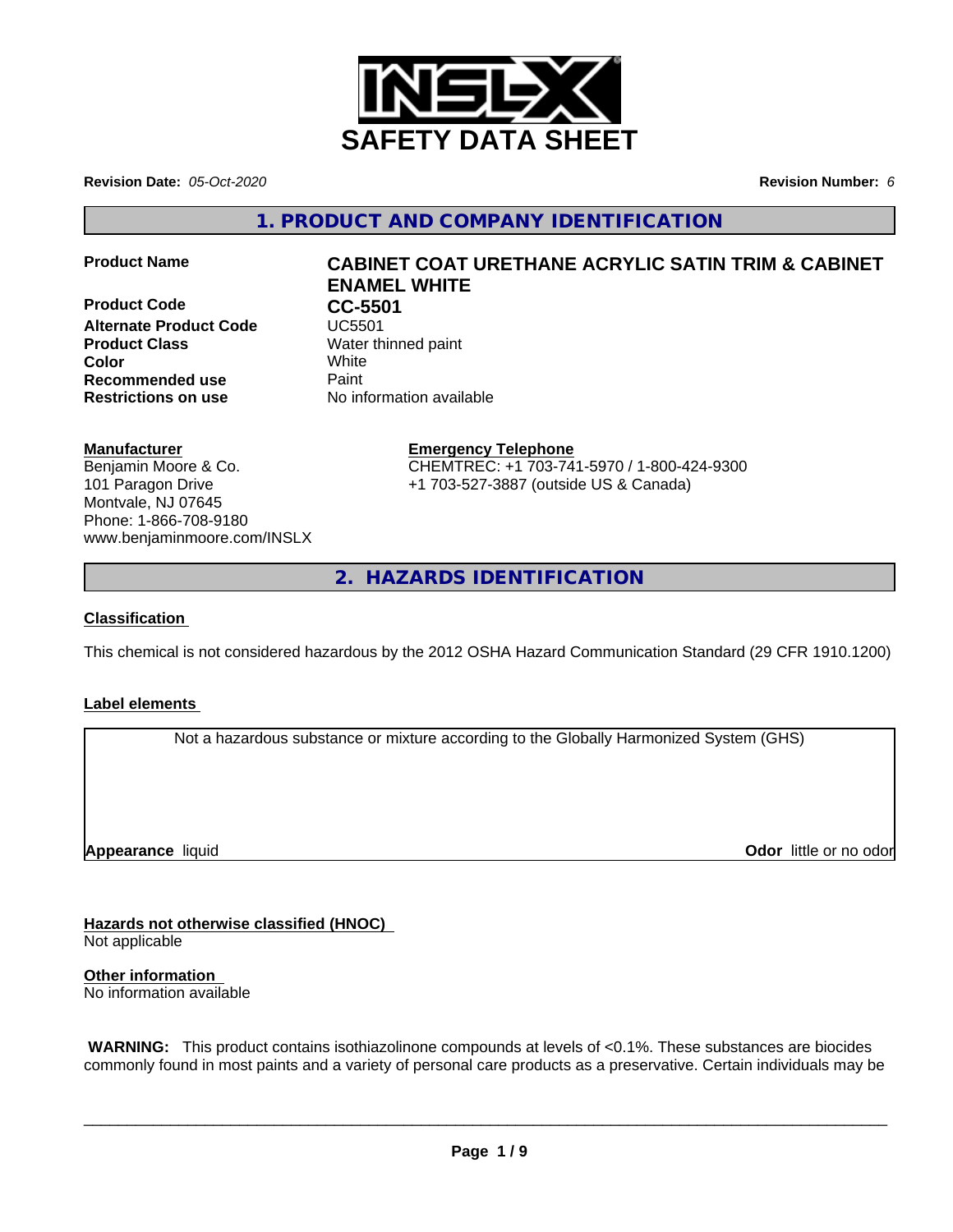sensitive or allergic to these substances, even at low levels.

# **3. COMPOSITION INFORMATION ON COMPONENTS**

| <b>Chemical name</b> | <b>CAS No.</b> | Weight-%       |
|----------------------|----------------|----------------|
| Titanium dioxide     | 13463-67-7     | $15 - 20$      |
| Nepheline svenite    | 37244-96-5     | - 5            |
| Silica amorphous     | 7631-86-9      | - 5            |
| Ammonia              | 7664-41-7      | l - 0.5<br>0.1 |

| <b>General Advice</b><br>No hazards which require special first aid measures.<br>Rinse thoroughly with plenty of water for at least 15 minutes and consult a<br><b>Eye Contact</b><br>physician.<br><b>Skin Contact</b><br>Wash off immediately with soap and plenty of water while removing all<br>contaminated clothes and shoes. |
|-------------------------------------------------------------------------------------------------------------------------------------------------------------------------------------------------------------------------------------------------------------------------------------------------------------------------------------|
|                                                                                                                                                                                                                                                                                                                                     |
|                                                                                                                                                                                                                                                                                                                                     |
|                                                                                                                                                                                                                                                                                                                                     |
| <b>Inhalation</b><br>Move to fresh air. If symptoms persist, call a physician.                                                                                                                                                                                                                                                      |
| Clean mouth with water and afterwards drink plenty of water. Consult a physician<br>Ingestion<br>if necessary.                                                                                                                                                                                                                      |
| None known.<br><b>Most Important</b><br><b>Symptoms/Effects</b>                                                                                                                                                                                                                                                                     |
| <b>Notes To Physician</b><br>Treat symptomatically.                                                                                                                                                                                                                                                                                 |
| 5. FIRE-FIGHTING MEASURES                                                                                                                                                                                                                                                                                                           |
| Use extinguishing measures that are appropriate to local<br><b>Suitable Extinguishing Media</b><br>circumstances and the surrounding environment.                                                                                                                                                                                   |
| As in any fire, wear self-contained breathing apparatus<br>Protective equipment and precautions for firefighters<br>pressure-demand, MSHA/NIOSH (approved or equivalent)<br>and full protective gear.                                                                                                                               |
|                                                                                                                                                                                                                                                                                                                                     |
| Closed containers may rupture if exposed to fire or<br><b>Specific Hazards Arising From The Chemical</b><br>extreme heat.                                                                                                                                                                                                           |

**Not applicable** 

**Page 2 / 9**

**Sensitivity to static discharge** No

**Flash point (°F)**<br> **Flash Point (°C)**<br> **Flash Point (°C)**<br> **Not** applicable

**Flash Point Data**

**Flash Point (°C)**<br>Method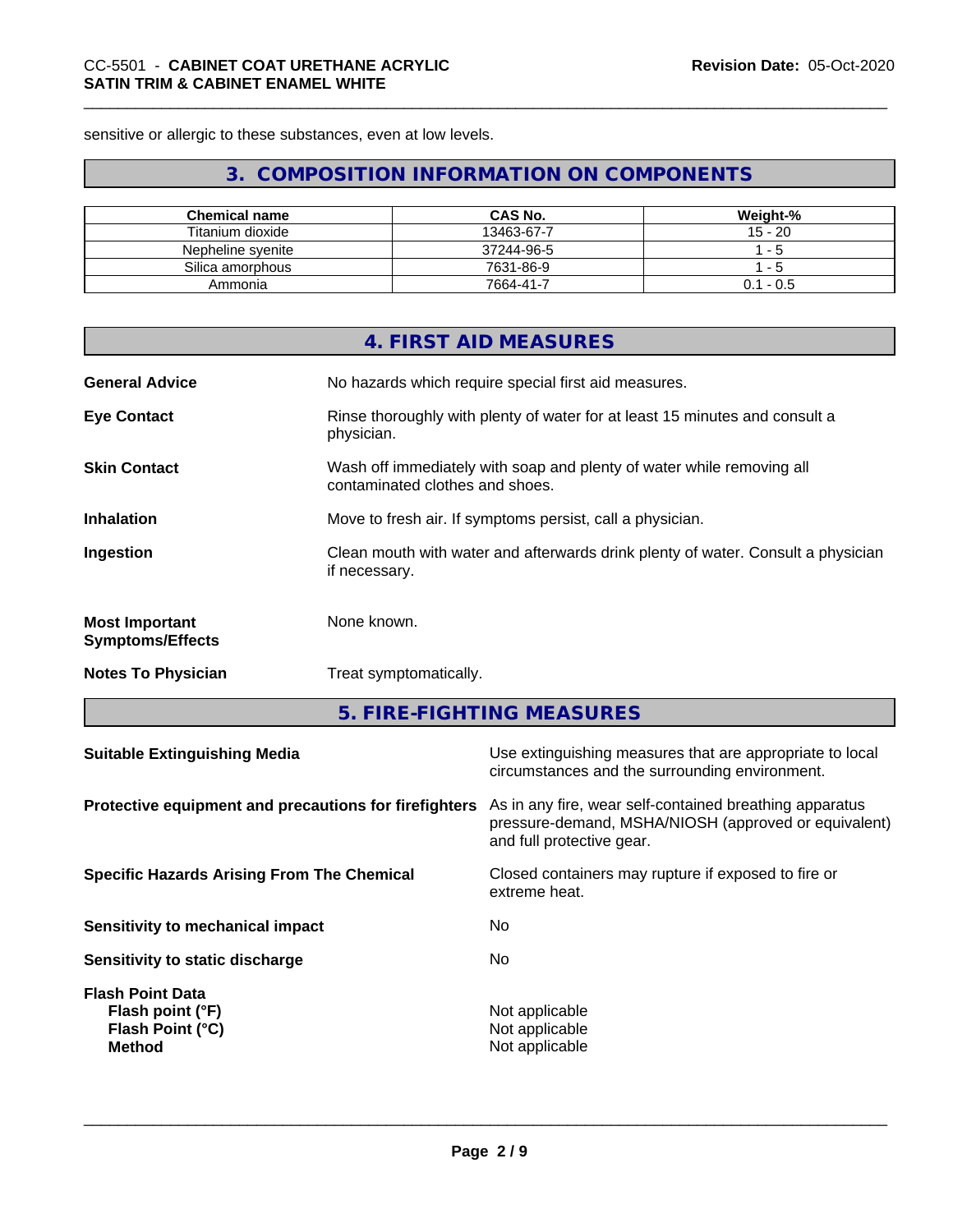#### **Flammability Limits In Air**

| Lower flammability limit:        |  |
|----------------------------------|--|
| <b>Upper flammability limit:</b> |  |

**Not applicable Not applicable** 

**NFPA Health:** 1 **Flammability:** 0 **Instability:** 0 **Special:** Not Applicable

#### **NFPA Legend**

- 0 Not Hazardous
- 1 Slightly
- 2 Moderate
- 3 High
- 4 Severe

*The ratings assigned are only suggested ratings, the contractor/employer has ultimate responsibilities for NFPA ratings where this system is used.*

*Additional information regarding the NFPA rating system is available from the National Fire Protection Agency (NFPA) at www.nfpa.org.*

# **6. ACCIDENTAL RELEASE MEASURES**

| <b>Personal Precautions</b>      | Avoid contact with skin, eyes and clothing. Ensure adequate ventilation.                                                                                                         |
|----------------------------------|----------------------------------------------------------------------------------------------------------------------------------------------------------------------------------|
| <b>Other Information</b>         | Prevent further leakage or spillage if safe to do so.                                                                                                                            |
| <b>Environmental precautions</b> | See Section 12 for additional Ecological Information.                                                                                                                            |
| <b>Methods for Cleaning Up</b>   | Soak up with inert absorbent material. Sweep up and shovel into suitable<br>containers for disposal.                                                                             |
|                                  | 7. HANDLING AND STORAGE                                                                                                                                                          |
| <b>Handling</b>                  | Avoid contact with skin, eyes and clothing. Avoid breathing vapors, spray mists or<br>sanding dust. In case of insufficient ventilation, wear suitable respiratory<br>equipment. |
| <b>Storage</b>                   | Keep container tightly closed. Keep out of the reach of children.                                                                                                                |
| <b>Incompatible Materials</b>    | No information available                                                                                                                                                         |

**8. EXPOSURE CONTROLS/PERSONAL PROTECTION**

### **Exposure Limits**

| Chemical name    | <b>ACGIH TLV</b>         | <b>OSHA PEL</b>           |
|------------------|--------------------------|---------------------------|
| Titanium dioxide | TWA: $10 \text{ mg/m}^3$ | 15 mg/m $3$ - TWA         |
| Silica amorphous | N/E                      | 20 mppcf - TWA            |
| Ammonia          | STEL: 35 ppm             | 50 ppm - TWA              |
|                  | TWA: 25 ppm              | $35 \text{ mg/m}^3$ - TWA |

### **Legend**

ACGIH - American Conference of Governmental Industrial Hygienists Exposure Limits OSHA - Occupational Safety & Health Administration Exposure Limits N/E - Not Established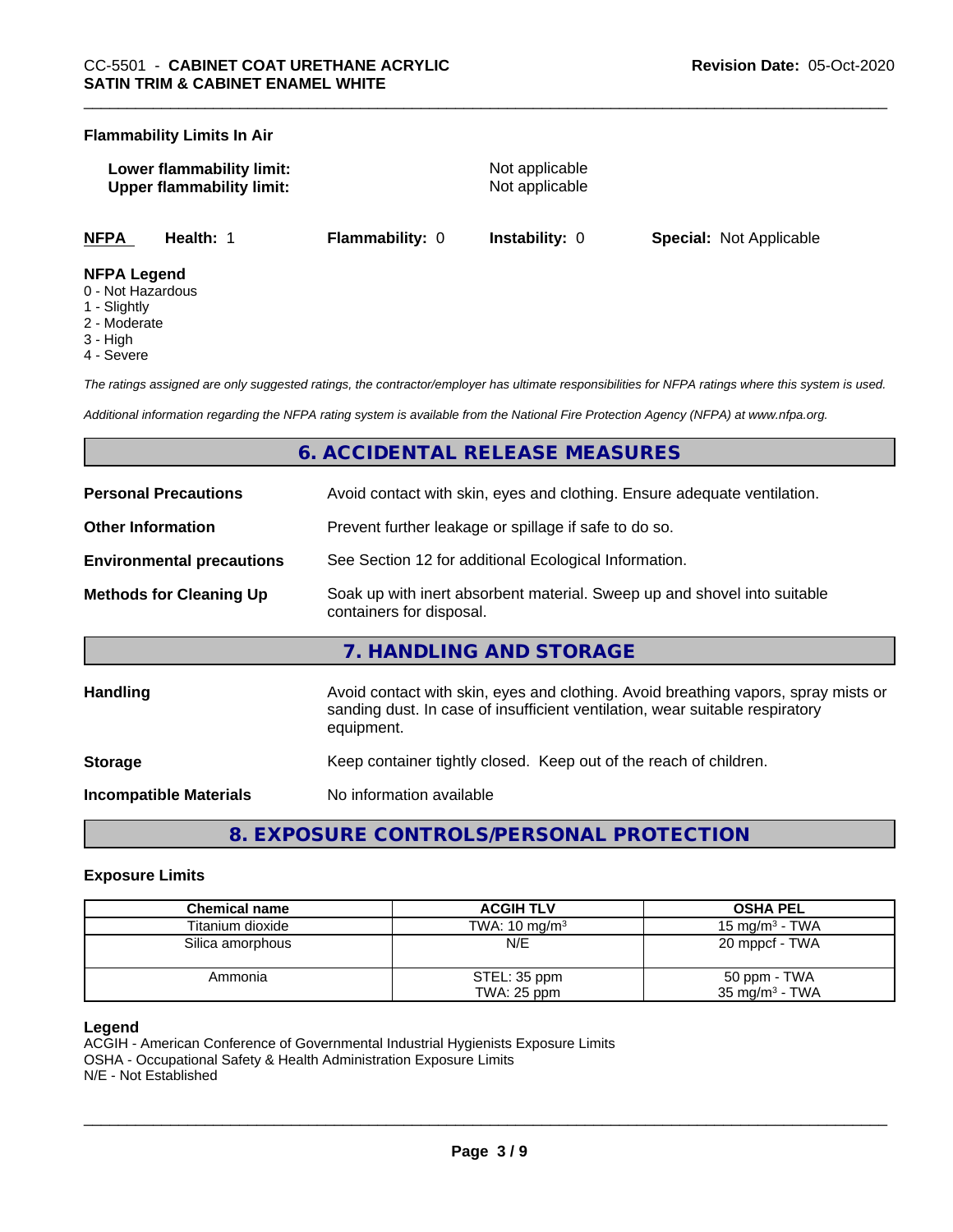| <b>Engineering Measures</b>          | Ensure adequate ventilation, especially in confined areas.               |
|--------------------------------------|--------------------------------------------------------------------------|
| <b>Personal Protective Equipment</b> |                                                                          |
| <b>Eye/Face Protection</b>           | Safety glasses with side-shields.                                        |
| <b>Skin Protection</b>               | Protective gloves and impervious clothing.                               |
| <b>Respiratory Protection</b>        | In case of insufficient ventilation wear suitable respiratory equipment. |
| <b>Hygiene Measures</b>              | Avoid contact with skin, eyes and clothing. Remove and wash contaminated |

clothing before re-use. Wash thoroughly after handling.

# **9. PHYSICAL AND CHEMICAL PROPERTIES**

| Appearance                           | liquid                   |
|--------------------------------------|--------------------------|
| Odor                                 | little or no odor        |
| <b>Odor Threshold</b>                | No information available |
| Density (Ibs/gal)                    | $10.2 - 10.6$            |
| <b>Specific Gravity</b>              | $1.22 - 1.27$            |
| рH                                   | No information available |
| <b>Viscosity (cps)</b>               | No information available |
| Solubility(ies)                      | No information available |
| <b>Water solubility</b>              | No information available |
| <b>Evaporation Rate</b>              | No information available |
| Vapor pressure                       | No information available |
| <b>Vapor density</b>                 | No information available |
| Wt. % Solids                         | $40 - 50$                |
| Vol. % Solids                        | $30 - 40$                |
| Wt. % Volatiles                      | $50 - 60$                |
| <b>Vol. % Volatiles</b>              | $60 - 70$                |
| <b>VOC Regulatory Limit (g/L)</b>    | < 50                     |
| <b>Boiling Point (°F)</b>            | 212                      |
| <b>Boiling Point (°C)</b>            | 100                      |
| Freezing point (°F)                  | 32                       |
| <b>Freezing Point (°C)</b>           | 0                        |
| Flash point (°F)                     | Not applicable           |
| Flash Point (°C)                     | Not applicable           |
| <b>Method</b>                        | Not applicable           |
| <b>Flammability (solid, gas)</b>     | Not applicable           |
| <b>Upper flammability limit:</b>     | Not applicable           |
| Lower flammability limit:            | Not applicable           |
| <b>Autoignition Temperature (°F)</b> | No information available |
| <b>Autoignition Temperature (°C)</b> | No information available |
| Decomposition Temperature (°F)       | No information available |
| Decomposition Temperature (°C)       | No information available |
| <b>Partition coefficient</b>         | No information available |

# **10. STABILITY AND REACTIVITY**

**Reactivity Not Applicable** Not Applicable

**Chemical Stability Chemical Stability** Stable under normal conditions.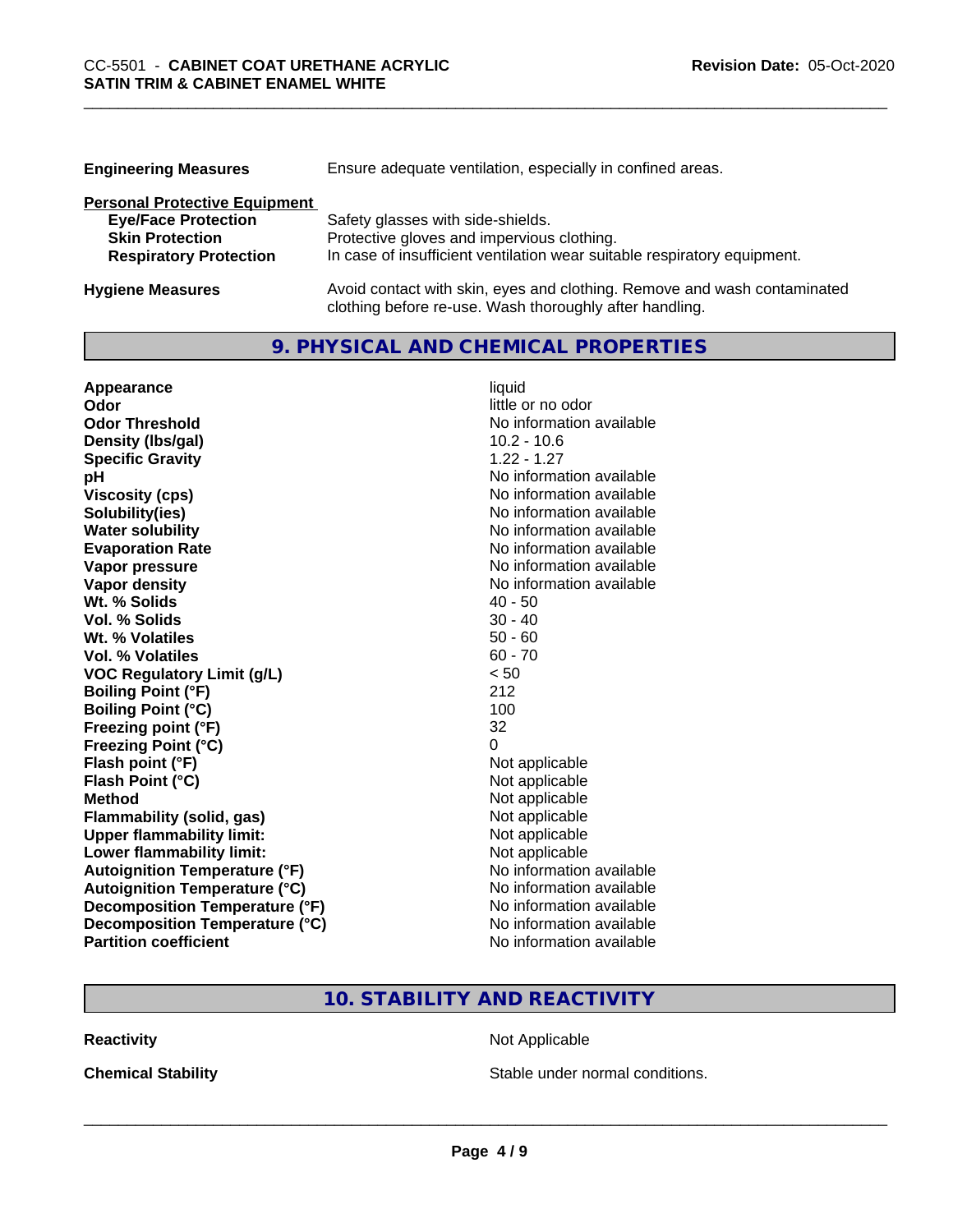| <b>Conditions to avoid</b>                | Prevent from freezing.                                                                                          |
|-------------------------------------------|-----------------------------------------------------------------------------------------------------------------|
| <b>Incompatible Materials</b>             | No materials to be especially mentioned.                                                                        |
| <b>Hazardous Decomposition Products</b>   | None under normal use.                                                                                          |
| <b>Possibility of hazardous reactions</b> | None under normal conditions of use.                                                                            |
|                                           | 11. TOXICOLOGICAL INFORMATION                                                                                   |
| <b>Product Information</b>                |                                                                                                                 |
|                                           |                                                                                                                 |
| Information on likely routes of exposure  |                                                                                                                 |
| <b>Principal Routes of Exposure</b>       | Eye contact, skin contact and inhalation.                                                                       |
| <b>Acute Toxicity</b>                     |                                                                                                                 |
| <b>Product Information</b>                | No information available                                                                                        |
|                                           | Symptoms related to the physical, chemical and toxicological characteristics                                    |
| <b>Symptoms</b>                           | No information available                                                                                        |
|                                           | Delayed and immediate effects as well as chronic effects from short and long-term exposure                      |
| Eye contact                               | May cause slight irritation.                                                                                    |
| <b>Skin contact</b>                       | Substance may cause slight skin irritation. Prolonged or repeated contact may dry<br>skin and cause irritation. |
| <b>Inhalation</b>                         | May cause irritation of respiratory tract.                                                                      |
| Ingestion                                 | Ingestion may cause gastrointestinal irritation, nausea, vomiting and diarrhea.                                 |
| <b>Sensitization</b>                      | No information available                                                                                        |
| <b>Neurological Effects</b>               | No information available.                                                                                       |
| <b>Mutagenic Effects</b>                  | No information available.                                                                                       |
| <b>Reproductive Effects</b>               | No information available.                                                                                       |
| <b>Developmental Effects</b>              | No information available.                                                                                       |
| <b>Target organ effects</b>               | No information available.                                                                                       |
| <b>STOT - single exposure</b>             | No information available.                                                                                       |
| <b>STOT - repeated exposure</b>           | No information available                                                                                        |
| Other adverse effects                     | No information available.                                                                                       |
| <b>Aspiration Hazard</b>                  | No information available                                                                                        |
| <b>Numerical measures of toxicity</b>     |                                                                                                                 |
|                                           | The following values are calculated based on chapter 3.1 of the GHS document                                    |
| <b>ATEmix (oral)</b>                      | 46796 mg/kg                                                                                                     |
| <b>ATEmix (dermal)</b>                    | 181788 mg/kg                                                                                                    |
| <b>ATEmix (inhalation-dust/mist)</b>      | 343.2 mg/L                                                                                                      |
| <b>Component Information</b>              |                                                                                                                 |

| <b>.</b><br>l name<br>Chemical | <b>D50</b><br>Jral               | D <sub>50</sub><br>rmal<br>Del | LC <sub>50</sub><br>Inhalation |
|--------------------------------|----------------------------------|--------------------------------|--------------------------------|
| --<br>⊺itanium<br>dioxide      | 10000<br>Rat<br>ma/ka<br>$\cdot$ |                                |                                |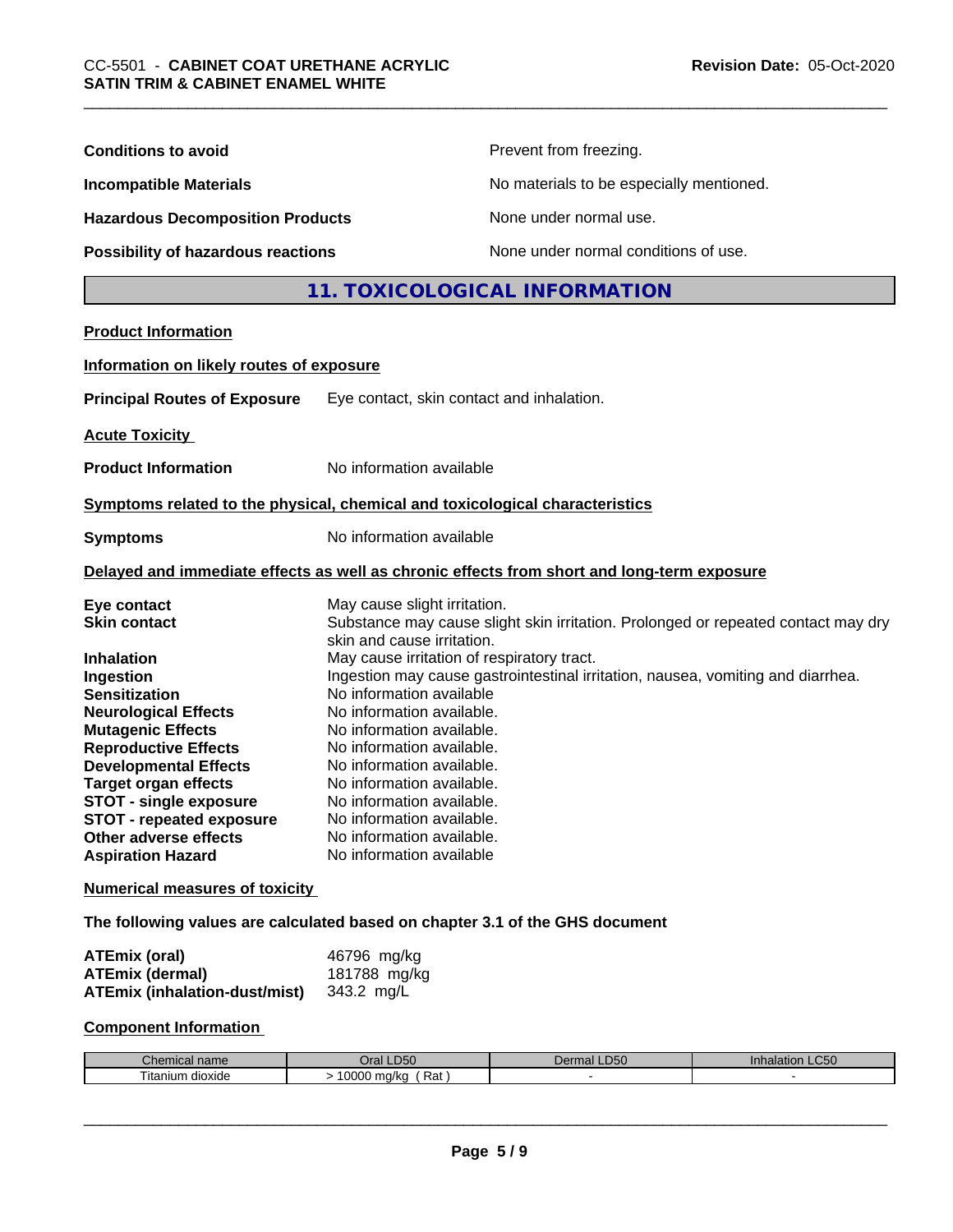| 13463-67-7       |                      |                         |                        |
|------------------|----------------------|-------------------------|------------------------|
| Silica amorphous | $= 7900$ mg/kg (Rat) | $>$ 2000 mg/kg (Rabbit) | $> 2.2$ mg/L (Rat) 1 h |
| 7631-86-9        |                      |                         |                        |
| Ammonia          | $=$ 350 mg/kg (Rat)  |                         | $= 2000$ ppm (Rat) 4 h |
| 7664-41-7        |                      |                         |                        |

#### **Chronic Toxicity**

#### **Carcinogenicity**

*The information below indicateswhether each agency has listed any ingredient as a carcinogen:.*

| <b>Chemical</b><br>name | <b>IARC</b>                  | <b>NTP</b> | <b>OSHA</b> |
|-------------------------|------------------------------|------------|-------------|
|                         | .<br>2B<br>Human<br>Possible |            | Listed      |
| m dioxide<br>l itanıum  | Carcinoɑen                   |            |             |

• Although IARC has classified titanium dioxide as possibly carcinogenic to humans (2B), their summary concludes: "No significant exposure to titanium dioxide is thought to occur during the use of products in which titanium dioxide is bound to other materials, such as paint."

#### **Legend**

IARC - International Agency for Research on Cancer NTP - National Toxicity Program OSHA - Occupational Safety & Health Administration

**12. ECOLOGICAL INFORMATION**

# **Ecotoxicity Effects**

The environmental impact of this product has not been fully investigated.

# **Product Information**

#### **Acute Toxicity to Fish**

No information available

#### **Acute Toxicity to Aquatic Invertebrates**

No information available

#### **Acute Toxicity to Aquatic Plants**

No information available

#### **Persistence / Degradability**

No information available.

#### **Bioaccumulation**

There is no data for this product.

#### **Mobility in Environmental Media**

No information available.

#### **Ozone**

No information available

### **Component Information**

### **Acute Toxicity to Fish**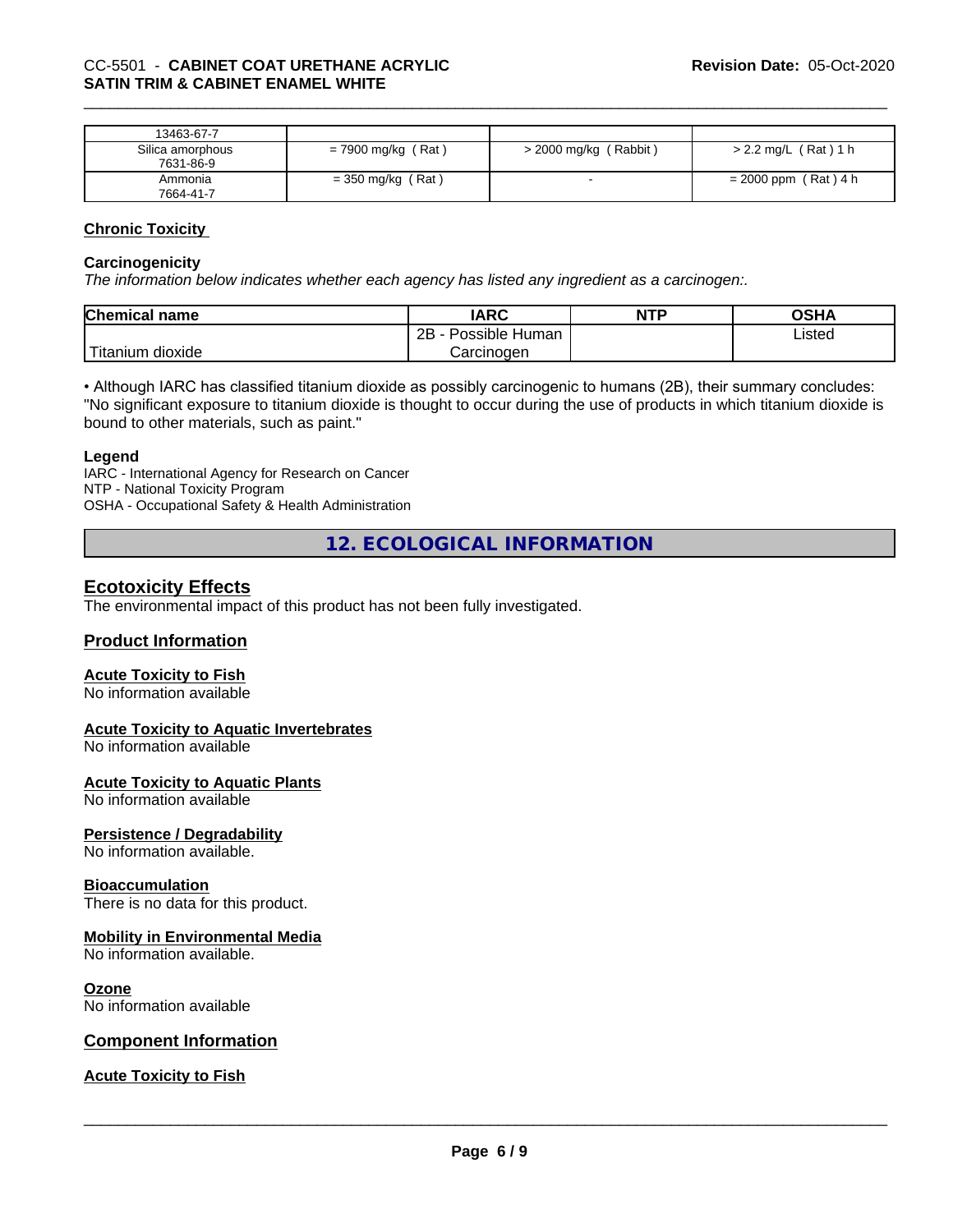# Titanium dioxide

 $LC50:$  > 1000 mg/L (Fathead Minnow - 96 hr.)

# **Acute Toxicity to Aquatic Invertebrates**

No information available

#### **Acute Toxicity to Aquatic Plants**

No information available

|                              | 13. DISPOSAL CONSIDERATIONS                                                                                                                                                                                               |
|------------------------------|---------------------------------------------------------------------------------------------------------------------------------------------------------------------------------------------------------------------------|
| <b>Waste Disposal Method</b> | Dispose of in accordance with federal, state, and local regulations. Local<br>requirements may vary, consult your sanitation department or state-designated<br>environmental protection agency for more disposal options. |
|                              | 14. TRANSPORT INFORMATION                                                                                                                                                                                                 |
| <b>DOT</b>                   | Not regulated                                                                                                                                                                                                             |
| <b>ICAO/IATA</b>             | Not regulated                                                                                                                                                                                                             |
| <b>IMDG/IMO</b>              | Not regulated                                                                                                                                                                                                             |
|                              | <b>15. REGULATORY INFORMATION</b>                                                                                                                                                                                         |

# **International Inventories**

| <b>TSCA: United States</b> | Yes - All components are listed or exempt. |
|----------------------------|--------------------------------------------|
| <b>DSL: Canada</b>         | Yes - All components are listed or exempt. |

# **Federal Regulations**

### **SARA 311/312 hazardous categorization**

| Acute health hazard               | No |
|-----------------------------------|----|
| Chronic Health Hazard             | N٥ |
| Fire hazard                       | Nο |
| Sudden release of pressure hazard | Nο |
| Reactive Hazard                   | N٥ |

### **SARA 313**

Section 313 of Title III of the Superfund Amendments and Reauthorization Act of 1986 (SARA). This product contains a chemical or chemicals which are subject to the reporting requirements of the Act and Title 40 of the Code of Federal Regulations, Part 372:

*None*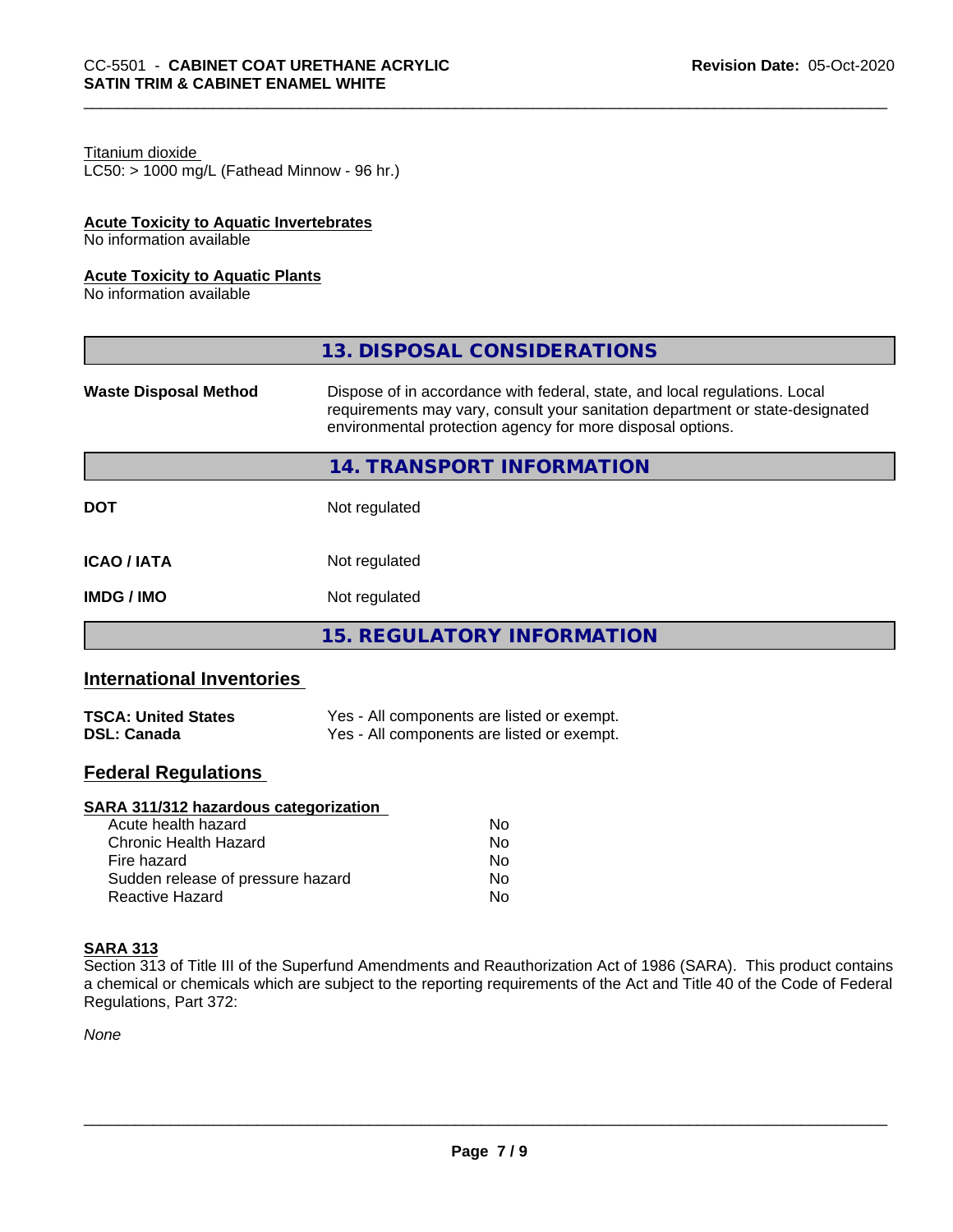### **Clean Air Act,Section 112 Hazardous Air Pollutants (HAPs) (see 40 CFR 61)**

This product contains the following HAPs:

*None*

# **US State Regulations**

#### **California Proposition 65**

**AVIMARNING:** Cancer and Reproductive Harm– www.P65warnings.ca.gov

#### **State Right-to-Know**

| Chemical<br>name      | . .<br>Mass<br>.ehcatta | Jersev<br><b>Nev</b> | Pennsvlvania |
|-----------------------|-------------------------|----------------------|--------------|
| dioxide<br>l itanium  |                         |                      |              |
| Silica<br>ເ amorphous |                         |                      |              |

#### **Legend**

X - Listed

# **16. OTHER INFORMATION**

**HMIS** - **Health:** 1 **Flammability:** 0 **Reactivity:** 0 **PPE:** -

**HMIS Legend**

- 0 Minimal Hazard
- 1 Slight Hazard
- 2 Moderate Hazard
- 3 Serious Hazard
- 4 Severe Hazard
- **Chronic Hazard**

X - Consult your supervisor or S.O.P. for "Special" handling instructions.

*Note: The PPE rating has intentionally been left blank. Choose appropriate PPE that will protect employees from the hazards the material will present under the actual normal conditions of use.*

*Caution: HMISÒ ratings are based on a 0-4 rating scale, with 0 representing minimal hazards or risks, and 4 representing significant hazards or risks. Although HMISÒ ratings are not required on MSDSs under 29 CFR 1910.1200, the preparer, has chosen to provide them. HMISÒ ratings are to be used only in conjunction with a fully implemented HMISÒ program by workers who have received appropriate HMISÒ training. HMISÒ is a registered trade and service mark of the NPCA. HMISÒ materials may be purchased exclusively from J. J. Keller (800) 327-6868.*

 **WARNING!** If you scrape, sand, or remove old paint, you may release lead dust. LEAD IS TOXIC. EXPOSURE TO LEAD DUST CAN CAUSE SERIOUS ILLNESS, SUCH AS BRAIN DAMAGE, ESPECIALLY IN CHILDREN. PREGNANT WOMEN SHOULD ALSO AVOID EXPOSURE.Wear a NIOSH approved respirator to control lead exposure. Clean up carefully with a HEPA vacuum and a wet mop. Before you start, find out how to protect yourself and your family by contacting the National Lead Information Hotline at 1-800-424-LEAD or log on to www.epa.gov/lead.

**Prepared By** Product Stewardship Department Benjamin Moore & Co. 101 Paragon Drive